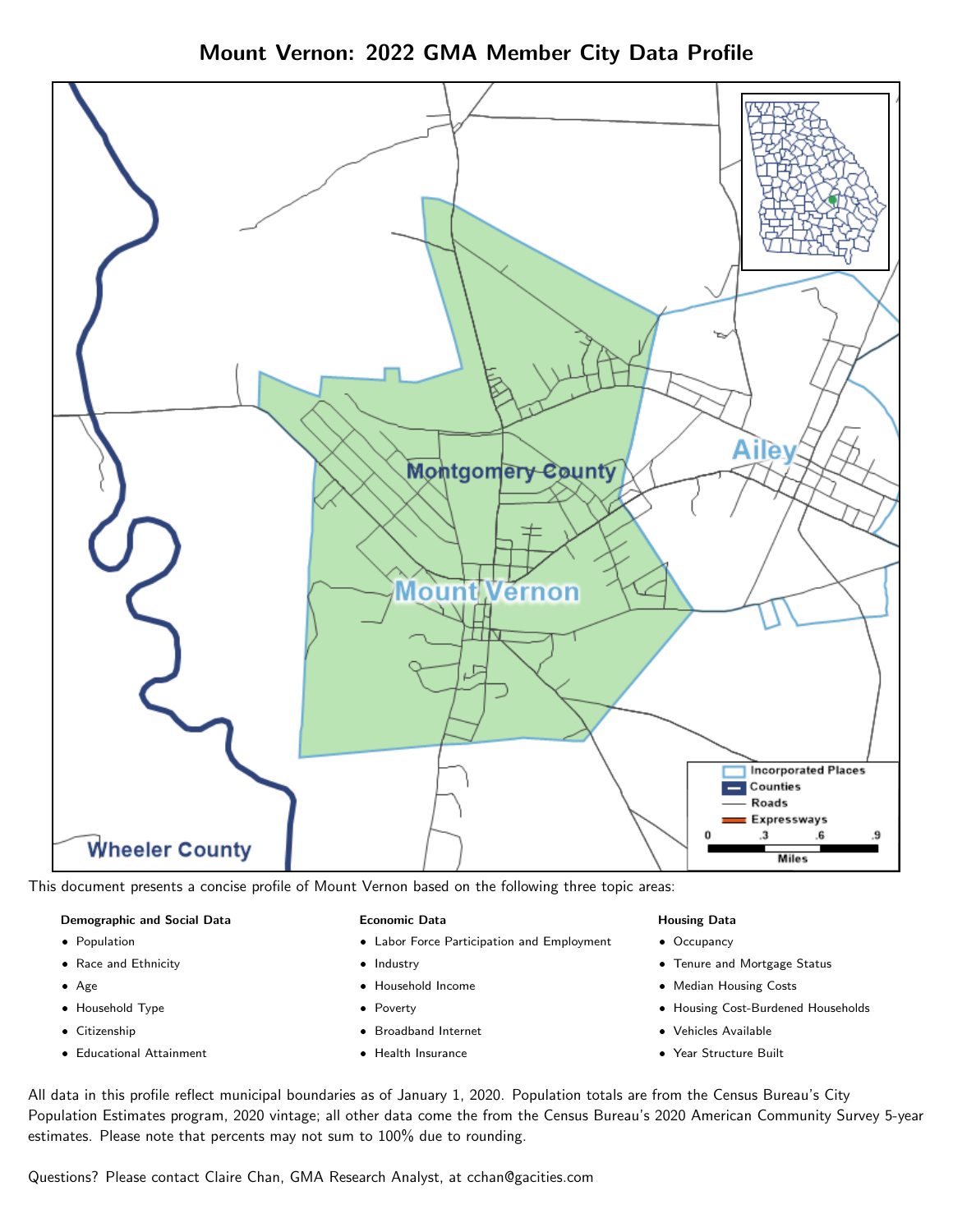# Mount Vernon: Demographic and Social





## **Citizenship**



Source: American Community Survey, 2020 5-year estimates, table B05002 Source: American Community Survey, 2020 5-year estimates, table B15002



39%

3% 5% **Black White** Hispanic Other

53%

Source: U.S. Census Bureau, City Population Estimates, 2020 vintage Source: American Community Survey, 2020 5-year estimates, table B03002

## Household Type

Race and Ethnicity



Source: American Community Survey, 2020 5-year estimates, table B01001 Source: American Community Survey, 2020 5-year estimates, table B11001

#### Educational Attainment



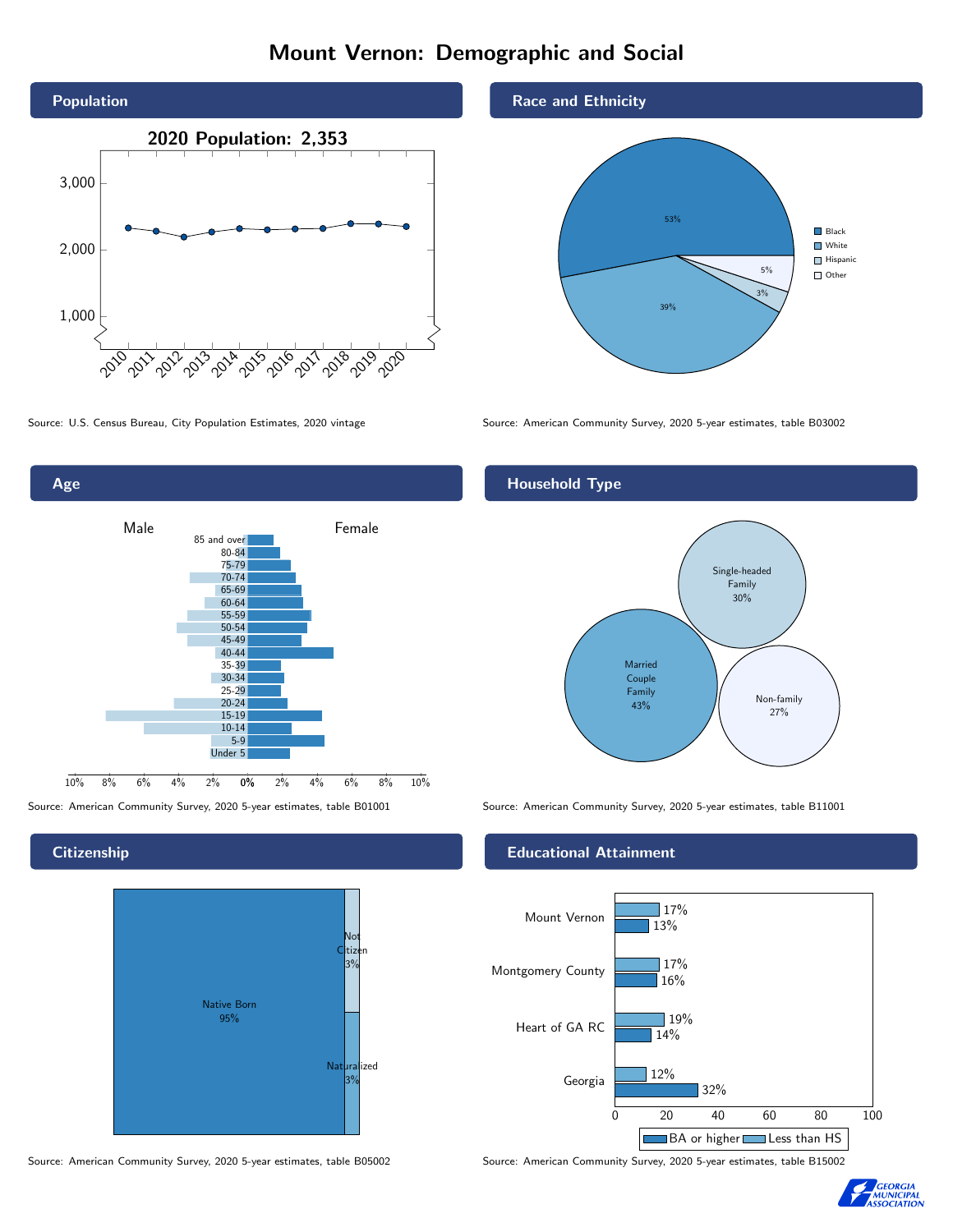# Mount Vernon: Economic



# 57% 6% Civilian Employed ■ Not in Labor force ■ Unemployed

Source: American Community Survey, 2020 5-year estimates, table B23001 Note: Unemployment rate is based upon the civilian labor force.



| Agriculture, forestry, fishing and hunting, and mining      | 5%    |
|-------------------------------------------------------------|-------|
| Construction                                                | 14%   |
| Manufacturing                                               | $1\%$ |
| <b>Wholesale Trade</b>                                      | 3%    |
| Retail Trade                                                | 8%    |
| Transportation and warehousing, and utilities               | $8\%$ |
| Information                                                 | 3%    |
| Finance and insurance, real estate, rental, leasing         | $0\%$ |
| Professional, scientific, mgt, administrative, waste mgt    | $0\%$ |
| Educational services, and health care and social assistance | 29%   |
| Arts, entertainment, recreation, accommodation, food        | 7%    |
| service                                                     |       |
| Other services, except public administration                | 9%    |
| Public administration                                       | 14%   |

Source: American Community Survey, 2020 5-year estimates, table C24030



Source: American Community Survey, 2020 5-year estimates, tables B19013 and B19025 Source: American Community Survey, 2020 5-year estimates, table B17010



Source: American Community Survey, 2020 5-year estimates, table B28002 Source: American Community Survey, 2020 5-year estimates, table B18135

Poverty



## Health Insurance